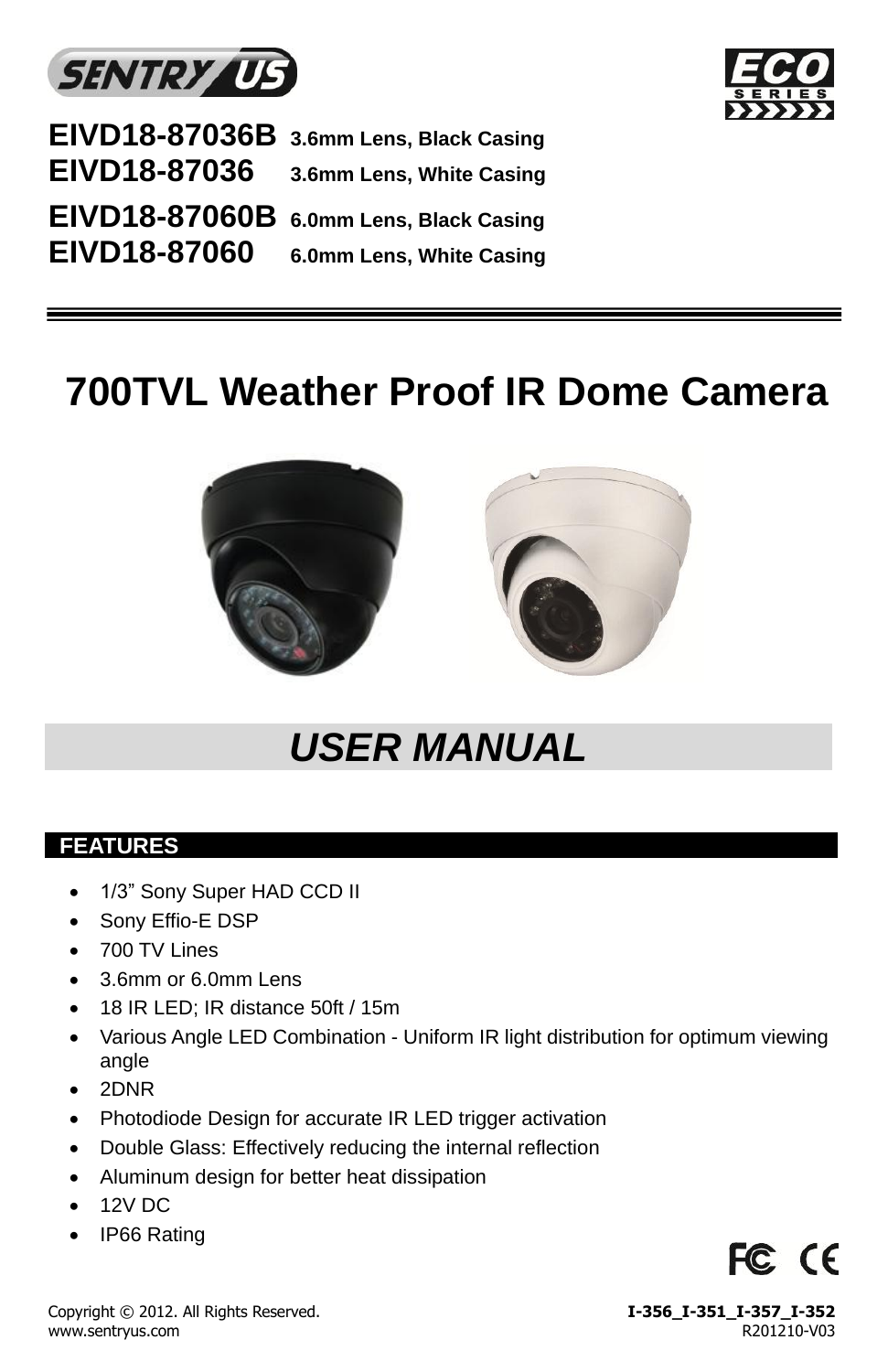**Please read the Manual before attempting to use this product.**

*Specifications and appearance are subject to change without notice.*





**Disposal of Old Electrical & Electronic Equipment (Applicable in the European Union and other European countries with separate collection systems).**

This symbol on the product or on its packaging indicates that this product shall not be treated as household waste. Instead it shall be handed over to the applicable collection point for the recycling of electrical and electronic equipment. By ensuring this product is disposed of correctly, you will help prevent potential negative consequences for the environment and human health, which could otherwise be caused by inappropriate waste handling of this product. The recycling of materials will help to conserve natural resources. For more detailed information about recycling of this product, please contact your local city office, your household waste disposal service or the shop where you purchased the product.

## **CAUTION**

**1. Never point the camera toward the sun**

 Do not expose the lens directly to the sun or to strong light as this may damage the pick-up device.

**2. Handle this camera with care**

Avoid any shock or bumping of the camera. Improper handling could damage the camera.

**3. Requires a proper operating environment**

 This camera is designed for indoor use. The allowable temperature range for operation of this camera is between  $14^{\circ}F \sim 122^{\circ}F / -10^{\circ}C \sim 50^{\circ}C$ .

#### **4. Clean the front face or lens**

 It is recommended that the surface be cleaned every 3~6 months. Cleaning should be done by using a chamois, a very fine soft cloth, lens tissue, or cotton tipped applicator and ethanol to carefully remove any fingerprint or dust.

#### **5. Check the power source voltage**

 The power source voltage should be within the specified range. (Camera must meet the specifications). Camera must be connected to a surge protector at all times.

### **6. Objects and liquid entry**

 Never push objects of any kind into this camera as this may touch dangerous voltage points of short out parts that could result in a fire or electric shock. Never spill any kind of liquid on the video product.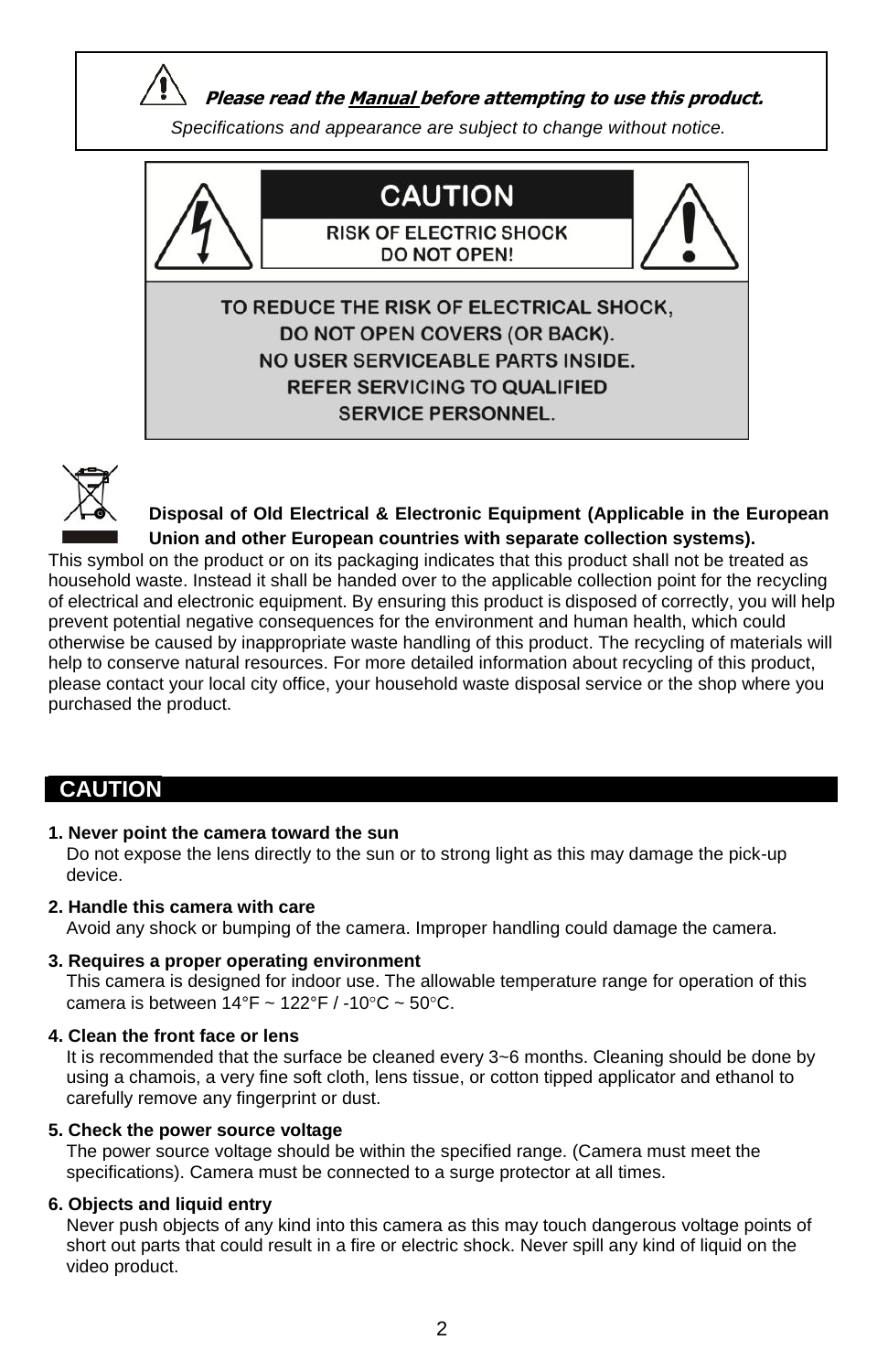## **7. Servicing**

 Do not attempt to service this video product by yourself as opening or removing covers may expose you to dangerous voltage or other hazards. Refer all service to qualified servicing personnel.

### **8. Damage requiring service**

 Unplug this video product from the wall outlet and refer service to qualified servicing personnel under the following conditions:

- a. When the power supply cord or plug is damaged.
- b. If liquid has been spilled, or objects have fallen into the video product.
- c. If the video product has been exposed to rain or water.
- d. If the video product has been dropped or the cabinet has been damaged.
- e. When the video product exhibits a distinct change in performance.

## **LIMITED WARRANTY**

This product is covered under warranty for one (1) year from the date of purchase. The warranty will automatically be voided if any of the following occurs:

#### **1. Camera sticker is removed**

 If the camera sticker is removed, we will not be able to confirm any information regarding when and where the product was purchased. We have no other way to verify the purchase record without the serial number on the camera sticker; therefore, it should not be removed.

#### **2. Camera is modified in any way**

 If the camera is scratched, damaged, or modified in a manner not described in this manual, the warranty will be voided immediately. It is the customer's responsibility to keep the camera in good condition.

### **3. Video or power cable is cut**

The video cable and the power cable should not be tampered with. Cutting or modifying of the cables will result in termination of the warranty.

## **PACKAGE CONTENTS**

- A. One (1) Vandal Proof IR Dome Camera with power/video cable
- B. Four (4) Mounting Screws
- C. Four (4) Wall Anchors<br>D. One (1) User Manual
- One (1) User Manual



\* For any returns, please include all components listed above with original packaging in **Resalable Condition**. **Absolutely No Returns** will be accepted if any component is missing/damaged.